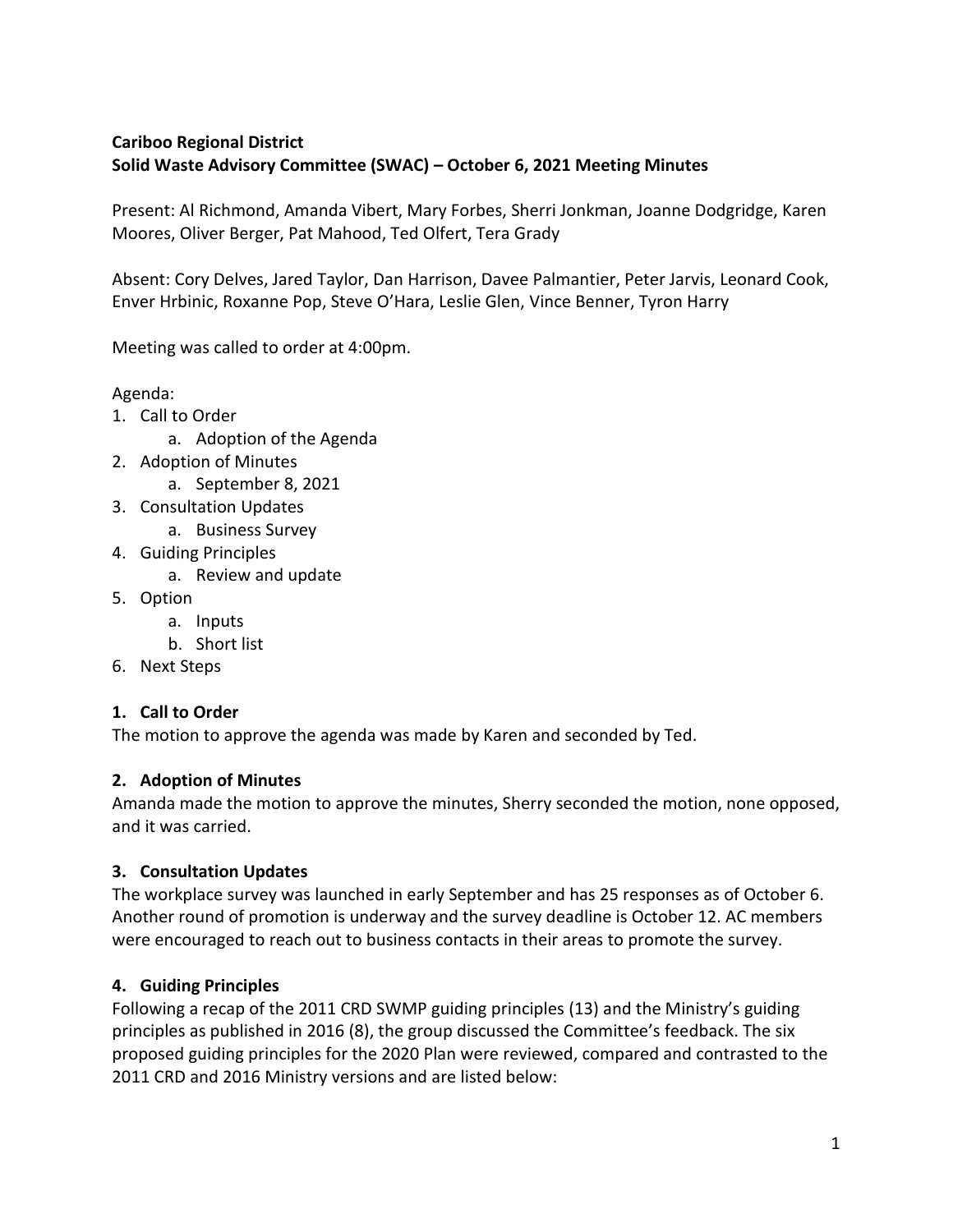- 1. Promoting zero waste approaches and supporting local circular economy opportunities
- 2. Minimize greenhouse gas emissions and protect the Cariboo's natural environment
- 3. Implement the 5-Rs hierarchy through new programs, extended producer responsibility, education, and partnerships to achieve regional targets
- 4. Manage residuals responsibly and prioritize hazardous substances diversion from landfill.
- 5. Move towards user-pay approach while recognizing rural limitations
- 6. Maintain cost effective system while optimizing diversion and local jobs

#### **5. Options**

Inputs relevant to inform options were reviewed including survey and waste composition results. The Committee then rated a short list of options against general priorities for solid waste management to gain deeper insight around options. The options and priorities discussed are as follows:

- Commercial Recycling Waste Diversion
- 
- Landfill Disposal Bans Convenience
- Multi-unit Building Recycling Local Economy
- Curbside Garbage Collection Cost
- Upgrades to rural sites <br>● Waste Reduction

Options (short list) The Solid Waste Management Priorities

- 
- Food Waste Diversion <br>● Environmental Protection
	-
	-
	-
	-

The rankings were set by what would be considered most desirable from the generator perspective (1-3, 3 most desirable). It was noted that rankings were factored considering shorter term implications; for example, new programs related to diversion have costs associated that help to mitigate longer term triple bottom line costs related to managing landfills (e.g. leachate, environmental impacts), soil health and overall management (e.g. compost, and reducing carbon footprint (e.g. upstream waste reduction/avoidance).

The nuances of how various generators would be affected by options implementation was also discussed. For example, any new changes to the system could be considered less convenient but generators will develop new habits and norms over time. For multi-unit building recycling, renters would have convenience added but there would be start up effort required for property managers. Garbage curbside collection could reduce recycling efforts due to reduced depot trips but opens the opportunity to add recycling and organics collection to provide three stream collection services, which have been shown to optimize residential diversion.

Reuse centres was ranked as potentially most desirable from a generator perspective followed by multi-unit building recycling. Commercial recycling, food waste diversion, and landfill disposal bans were next followed by upgrade to rural sites, user-pay, and adding curbside garbage collection for fringe (to municipality) communities with higher population density.

#### **6. Next steps.**